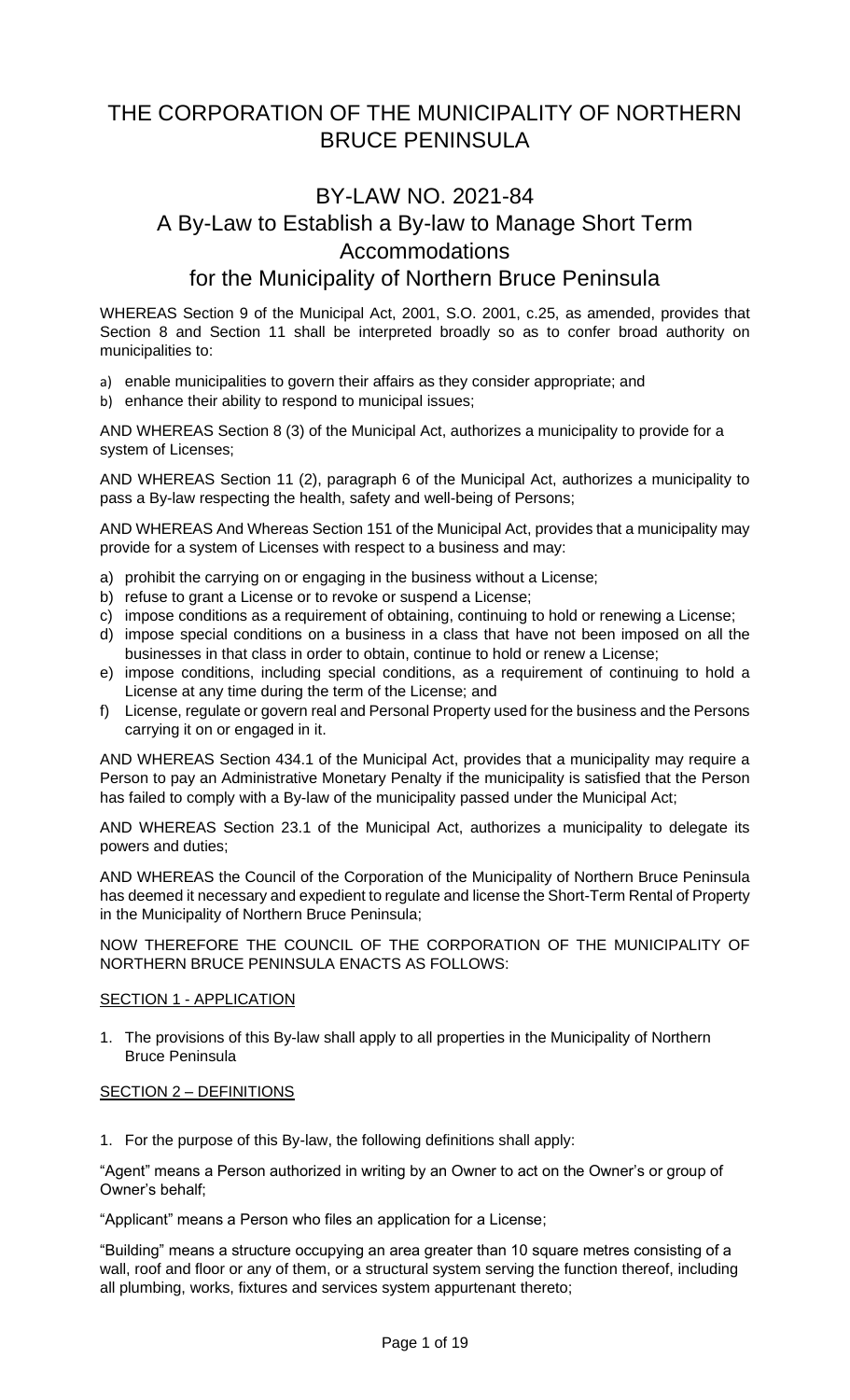"Clerk" means the Clerk for the Municipality or any Person designated by the Clerk;

"Council" means Council for the Municipality;

"Director of Legislative Services, Building and Economic Development" means the person who oversees the STA process and manages the implementation and organization of the various departments which would be impacted through STA implementation.

"Dwelling" means a building occupied or capable of being occupied exclusively as a home, residence or sleeping place by one or more persons, and one or more families, but shall not include any mobile home, construction trailer, travel trailer, hotels, motels, a home for the aged, nursing home, hospital, or living quarters for a caretaker, watchman or other person or persons using living quarters which are accessory to a Non-Residential building.

i) Accessory Detached Dwelling" means a detached dwelling subordinate and incidental to the principal use, building or structure located on the same lot therewith.

ii) "Apartment Dwelling" means a building consisting of three (3) or more dwelling units, which units have a common entrance from road level and the occupants of which obtain access to their dwelling units through common halls.

iii) "Converted Dwelling" means a building on a lot originally designed, intended and used as a one-family dwelling which has been lawfully altered or converted so as to provide two (2) or more dwelling units, none of which is located in the cellar.

iv) "Cottage Dwelling" means a detached building, which may be occupied on a seasonal basis, used for and containing only one dwelling unit, which is designed and/or constructed for year-round human habitation.

v) "Detached Dwelling" means a separate building designed for and containing only one dwelling unit and constructed for year-round human habitation.

vi) "Duplex Dwelling" means a building that is divided horizontally into two separate dwelling units, each of which has an independent entrance either directly from the outside or through a common vestibule.

vii) "Fourplex Dwelling" means a building which consists of two (2) attached duplex dwellings, or a building containing only two storeys exclusive of basement, divided vertically into four (4) dwelling units with either one or two complete walls in common with adjoining units and an independent entrance, either directly or through a common vestibule.

viii) "Semi-Detached Dwelling" means one of a pair of attached single dwelling units constructed for permanent use with a common party wall dividing the pair of dwelling units vertically for the full height of the building, each of which has an independent entrance.

ix) "Townhouse Dwelling" means a building that is divided vertically into three or more dwelling units, each of which has independent entrances to a front and rear yard immediately abutting the front and rear walls of each dwelling unit, or a front and side yard in the case of a dwelling unit located at the end of the townhouse building.

x) "TRIPLEX DWELLING" means a building that is divided horizontally or vertically into three (3) separate dwelling units each of which has an independent entrance, either directly or through a common vestibule.

"Dwelling Unit" means a suite of two (2) or more habitable rooms, occupied by one or more persons, in which sanitary conveniences are provided and in which facilities are provided for cooking or for the installation of cooking equipment, and with an independent entrance, either directly from outside the building or from a common corridor inside the building.

a) "Accessory Dwelling Unit" means a dwelling unit that is part of a permitted Non-Residential Use.

b) "Bachelor Dwelling Unit" means a dwelling unit consisting of one bathroom and not more than two (2) habitable rooms designed to provide living, dining and kitchen accommodation in appropriate individual rooms or combination of rooms.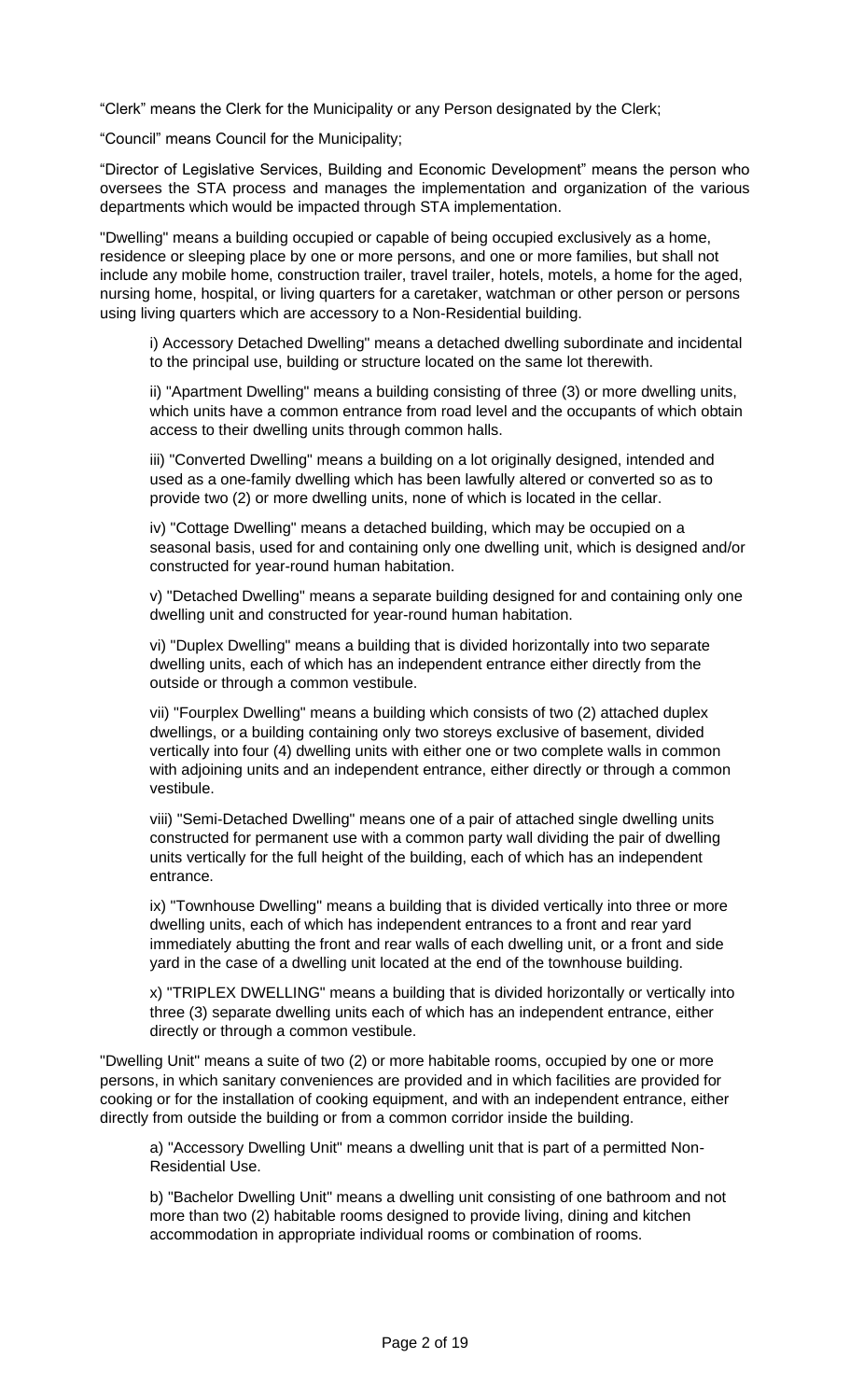"License" means a License issued by the Municipality pursuant to this By-law;

"License Issuer" means a Municipality employee delegated authority by Council as the Person responsible for issuing a License;

"License Number" means a number assigned to a License by the Municipality; "Licensee" means a Person issued a current valid License pursuant to this By-law;

"Municipality" means the Corporation of the Municipality of Northern Bruce Peninsula or the land within the geographic limits of the Corporation of the Municipality of Northern Bruce Peninsula as the context requires:

"Nuisance" means an activity or behavior that when repetitive as determined by the discretion of the Director of Legal Services causes an inconvenience or damage to others, either to individuals and/or to the general public;

"Officer" means a police officer, Municipal Law Enforcement Officer, the Fire Chief, Chief Building Official or other Person appointed by By-law to enforce the provisions of this By-law;

"Owner" means the registered owner of the lands or Premise or his or her authorized agent that is in lawful control of the lands or Premise residing in or business located within the municipality;

"Permitted Area" means a specific area of the Municipality as described in "Schedule A" of this Bylaw, and as designated in Municipality's Zoning By-law where Short Term Rental Units are considered a permitted use;

"Person" includes an individual, sole proprietorship, partnership, limited partnership, trust, corporation, and an individual in his or her capacity as a trustee, executor, administrator, or other legal representative;

"Premises" means land, Property or any part thereof including any and all Buildings or other structures thereon;

"Registered Complaint" means a complaint regarding the operation of a short-term accommodation determined to be valid by an Officer.

"Renter" means the Person responsible for the rental of the Premise by way of concession, permit, License, rental agreement or similar commercial arrangement;

"Service Animal" means the animal is easily identifiable as relating to your disability (for example, it is a guide dog or other animal wearing a vest or harness) and the owner can provide documentation from a regulated health professional confirming the animal is required due to a disability.

"Short Term Accommodation" means private residential dwelling (or part of dwelling) that are rented to provide accommodations to a person or persons on a temporary basis for a period of less than 30 days and to which the Residential Tenancies Act, 2006, S.O. 2006, c. 17, as may be amended from time to time, does not apply. Short-Term Accommodations do not include bed and breakfast establishments, hotels, motels, lodges or other commercially zoned accommodation uses for the travelling public.

"Unit" means one dwelling per property. No person shall operate more than one unit per property.

"Zoning By-law" means any By-law administered by the Municipality passed pursuant to Section 34 of the Planning Act or a successor thereof, as may be amended from time to time.

#### SECTION 3 - APPLICATION AND GENERAL

- 3.1 This By-law shall apply throughout the Permitted Area in the Municipality of Northern Bruce Peninsula as described in Schedule "A" to this By-law.
- 3.2 This By-law may be referred to as the "Short Term Accommodation By-law".
- 3.3 No Person shall own, operate or carry on a business or activity as a Short-Term Accommodation other than in accordance with the terms and conditions of a License under the terms and conditions of this By-law.
- 3.4 No Person shall own, operate or carry on a business or activity as a Short-Term Accommodation outside the Permitted Area.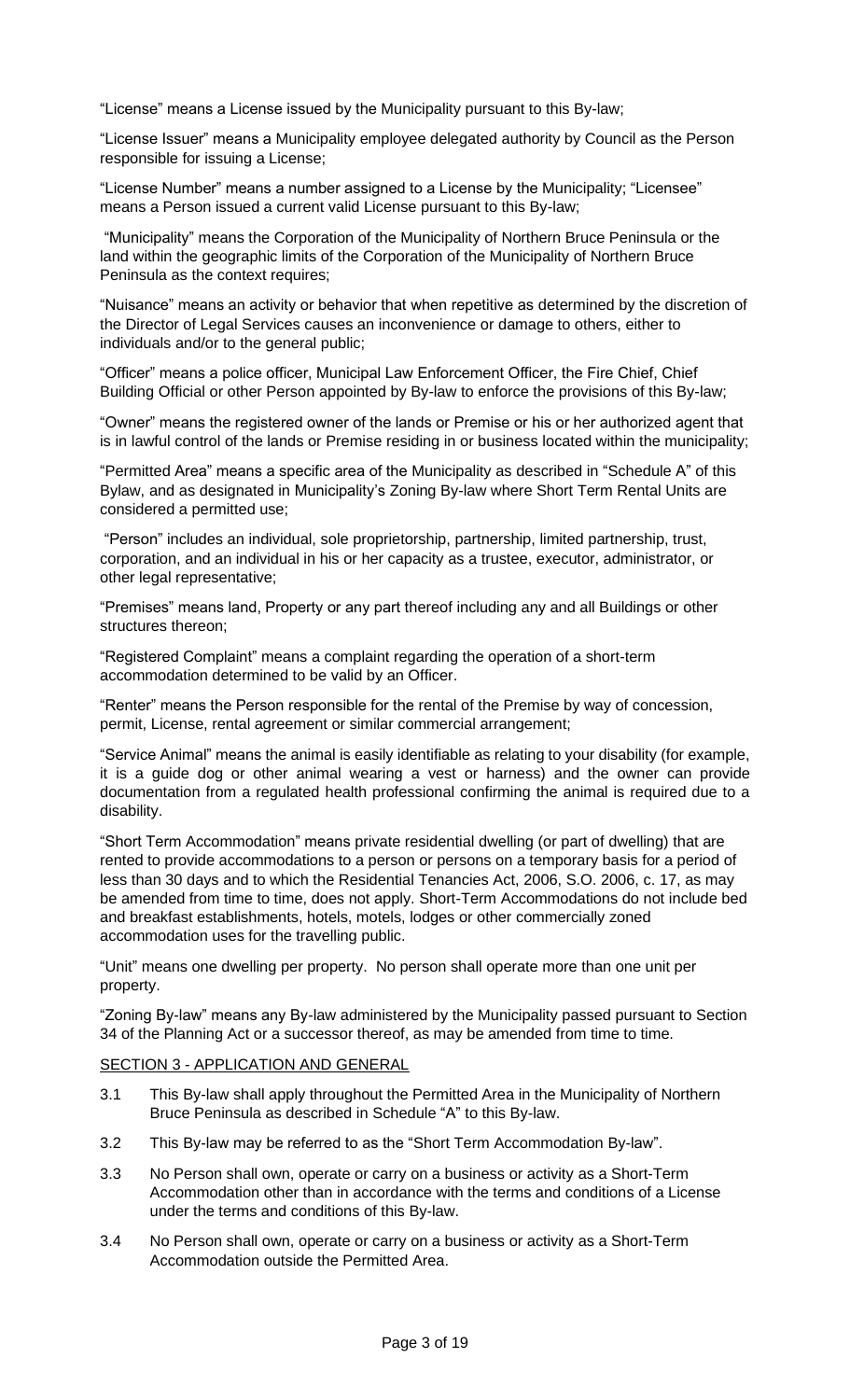- 3.5 No Person shall advertise, promote, broker, or offer for rent or lease any Short-Term Accommodation without a current valid License and no Owner shall permit any of the foregoing without a current valid License.
- 3.6 No Person shall alter or modify or permit the alteration or modification of a License.
- 3.7 No Person shall use, or attempt to use, a License issued to another Person or Property.
- 3.8 No Person shall own, operate or carry on any business or activity in any other name other than in the name that appears on the License.
- 3.9 Every Person who knowingly makes a false statement in an application, declaration, affidavit or paper writing required by this By-law or the Municipality of Northern Bruce Peninsula is guilty of an offence.
- 3.10 No Person who is issued a License pursuant to this By-law shall contravene any provision set out in this By-law, any other municipal By-law, federal or provincial Act, Statute, or any other legislation applicable to a licensed Premise or Activity.
- 3.11 No Person shall remove an order or placard posted on a Premise under this By-law, except an Officer.
- 3.12 No Person shall own, operate or carry on a business or activity while a License is under an administrative suspension.
- 3.13 No Person Shall operate a Short-Term Rental Accommodation in contravention to a Provincial Restriction or Order.
- 3.14 No Person will inhabit or rent an Accessory Building as a Short-Term Rental Accommodation.
- 3.15 No Person shall advertise a Short-Term Rental Accommodation without a registration number as per Schedule C.
- 3.16 No Person shall rent an entire unit for the maximum number of days as per Schedule C.
- 3.17 No Person shall refuse a person accompanied by a service animal.
- 3.18 Every person shall notify the Municipality of any change in licensing or registration information as per Schedule C.
- 3.19 Every Short-Term Rental Accommodation must comply with emergency contact information and a layout of fire exits from the building, as per Schedule C complying with regulations.
- 3.20 No person shall operate more than one short term accommodation unit per property.

### SECTION 4 - APPLICATION FOR A LICENSE

- 4.1 A Person making an application for a License or for a renewal of a License shall submit:
	- a) a complete application in the form provided by the Municipality;
	- b) when applicable, the Business Name Registration and/or Articles of Incorporation obtained from the applicable provincial or federal Ministry;
	- c) all required documents, and obtain all required approvals and inspections as outlined in Schedule "B" to this By-law have been obtained from the appropriate authority having jurisdiction to the satisfaction of the Municipality;
	- d) any other documents as may be required to the satisfaction of the Municipality;
	- e) the required License application fee, approval and inspection fees.
- 4.2 Acceptance of a License application does not constitute approval of the application or oblige the Municipality to issue a License.
- 4.3 A License fee shall be paid by the Applicant at the time the License is applied for.

#### SECTION 5 - LICENSES

5.1 The License Issuer is hereby delegated authority to issue a License in accordance with the provisions of this By-law and the Schedules to this By-law.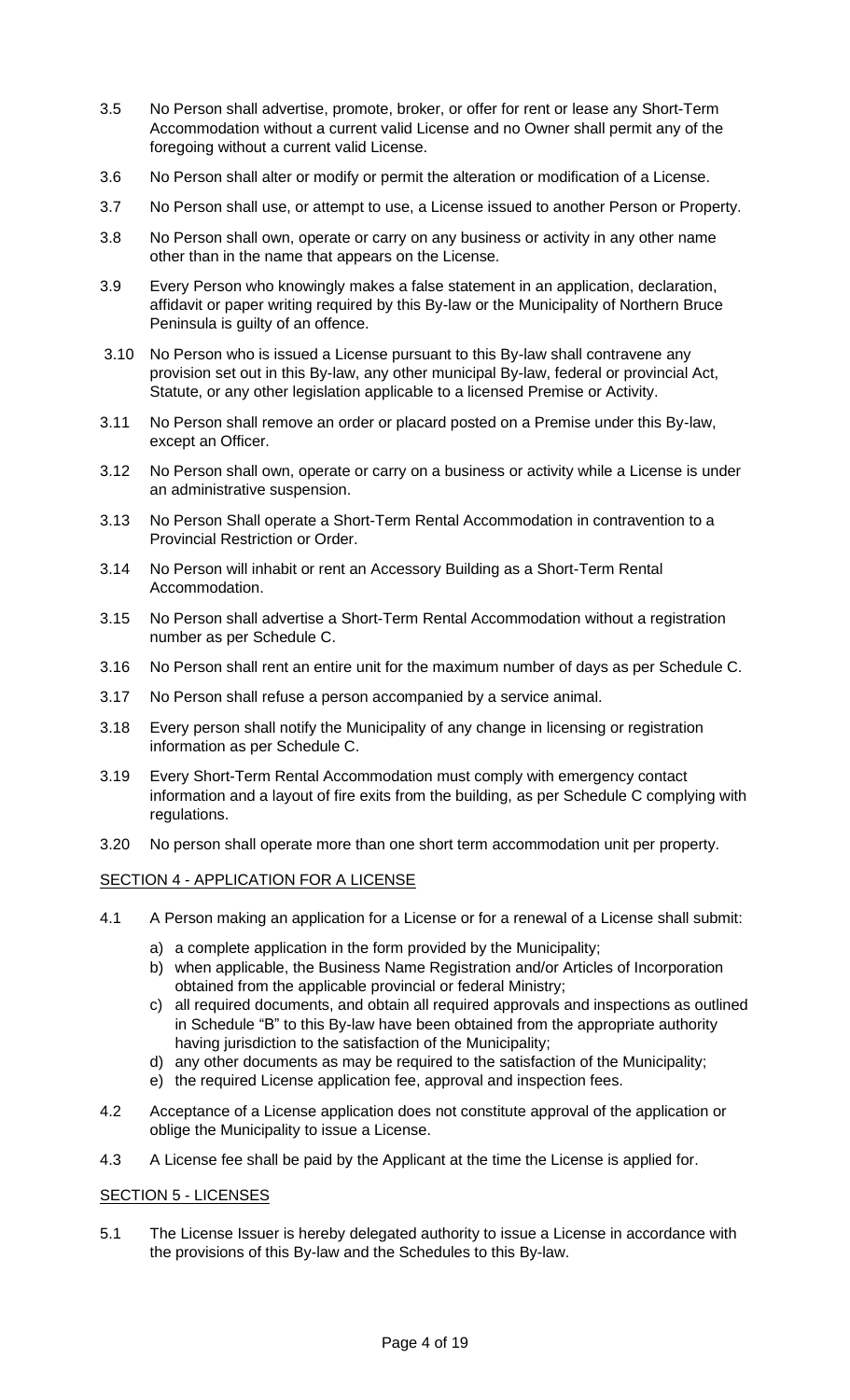- 5.2 The License Issuer is hereby delegated authority to impose additional terms and conditions on a License that in the opinion of the License Issuer are reasonable and taking into consideration:
	- a) the health, safety and well-being of Persons;
	- b) the impact on a neighbouring Property or neighbouring Property owner;
	- c) the past conduct of an applicant or Licensee;
	- d) the impact to the Municipality;
	- e) the need within the Municipality;
	- f) supported by Policy and or By-law, and Council.
- 5.3 A License issued by the Municipality is not transferable.
- 5.4 A License issued pursuant to this By-law is valid for a year (365 days), at which point the License can apply for a renewal.
- 5.5 A licence subject to renewal will maintain the same License number and be subject to the same requirements as the original issued License other than fees and administration costs regarding renewals in Section 12.0 of this By-law.
- 5.6 Every License shall remain at all times the Property of the Municipality;
- 5.7 No Person shall enjoy a vested right in any License or the continuance of any License.
- 5.8 A License shall be issued by the License Issuer:
	- a) upon the requirements of this By-law being met;
	- b) upon submission of the documents to the Municipality's satisfaction as required by this By-law and as outlined on the applicable Schedule(s) to this By-law;
	- c) upon obtaining the required approvals and inspections to the Municipality's satisfaction as required by this By-law including the Schedules to this By-law;
	- d) upon payment of fees and administration costs relating to Section 12.0 of this Bylaw.
- 5.9 The License Issuer shall not issue a License if the owner(s) or applicant(s) have any outstanding complaints, fines, penalties, legal costs, disbursements, Property taxes and late payment charges owing to the Municipality for the Property subject to the License application.
- 5.10 A License shall only be issued by the License Issuer to the registered owner of the Property.
- 5.12 A License should only be issued to a Short-Term Accommodation located in the permitted zones which are set out in Schedule "A" of this By-law.
- 5.13 A License issued shall include the following information:
	- a) the municipal address;
	- b) license number;
	- c) effective date and expiry date of the License;
	- d) licensee name and contact information;
	- e) owner name and contact information;
	- f) an Operation Manual which outlines the conditions of Short-Term Accommodation including expectations for Owner and Renters prepared and maintained in accordance with guidelines issued by the municipality.

#### SECTION 6 - LICENSE TERMS AND CONDITIONS

- 6.1 A License is subject to the terms and conditions of this By-law including all requirements set out in Schedule "C", "D" and "E" to this By-law. These requirements must be met by the owner, operator, manager and occupants as applicable.
- 6.2 A licensee shall notify the Municipality within fifteen (15) days of any changes to the:
	- a) business name;
	- b) location of the business Premise;
	- c) ownership of the business;
	- d) a change in the Licensee's policy of liability insurance;

and such changes shall be subject to submission of the necessary documentation to the Municipality.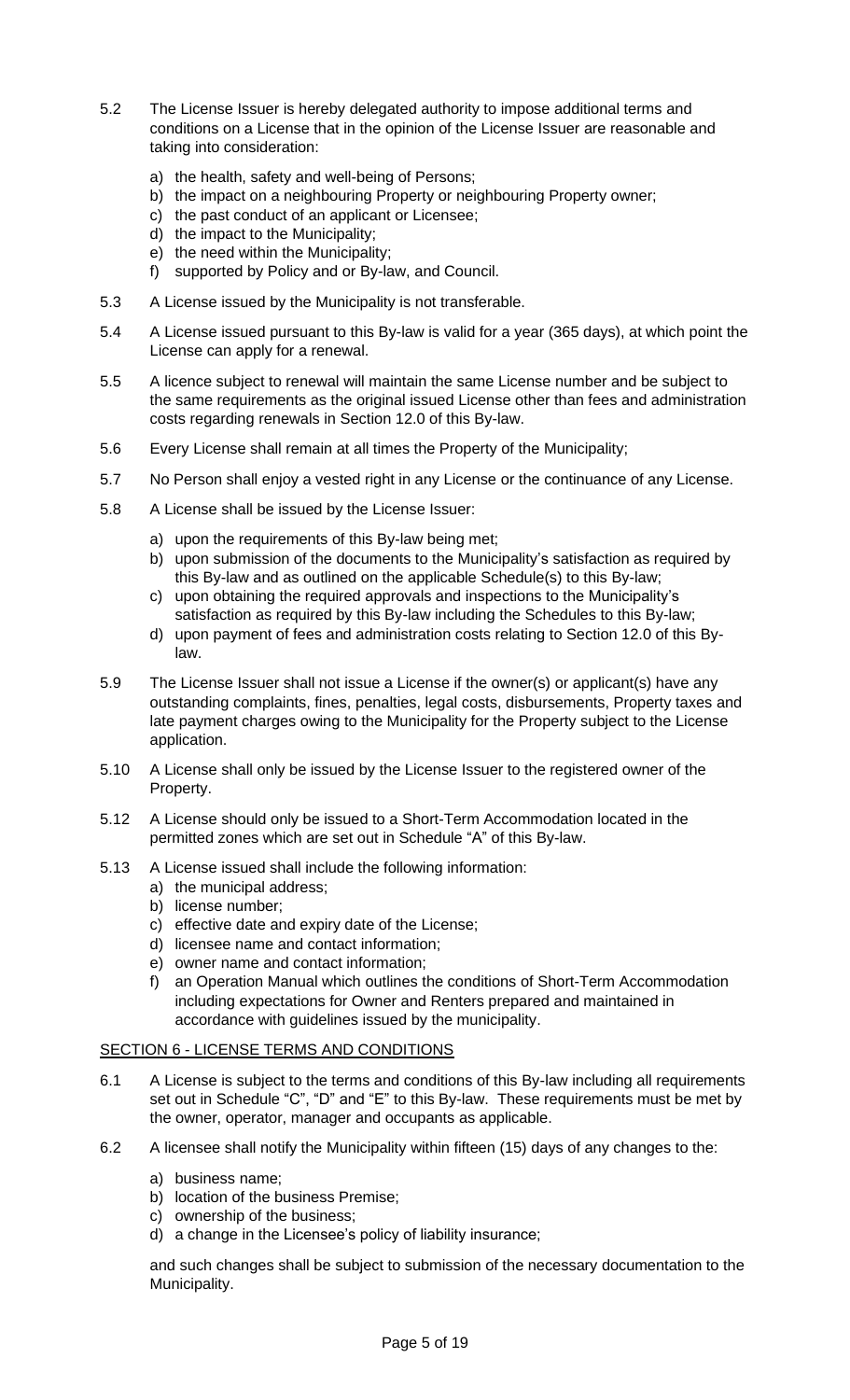- 6.3 A Licensee shall be responsible for the act(s) and omission(s) of its employees, representatives and agents in the carrying on of the business in the same manner and to the same extent as though the Licensee did the act(s) or omission(s).
- 6.4 Any record required by this By-law shall be produced by the Licensee upon request of an Officer.
- 6.5 Only properties that are zoned R-1 and R-2 will be able to obtain a short-term accommodation license.
- 6.6 Any Class C STA will have a Holding Zone placed on the property. Should the property transfer owners the holding zone will be lifted and the STA will cease to operate.

#### SECTION 7 - LICENSES ADMINISTRATIVE SUSPENSIONS

- 7.1 Where the Licensee's policy of liability insurance expires, is cancelled, or is otherwise terminated, then the applicable License shall be automatically suspended effective on the date of such expiration, cancellation, or termination and shall remain so until such insurance has been reinstated.
- 7.2 An administrative suspension of a License without a hearing shall be imposed for:
	- a) fourteen (14) days if the License Issuer is satisfied that the continuation of the business poses an immediate danger to health and safety of any Person or to any Premises or in accordance with Section 7.

Before any suspension is imposed, the Municipality shall provide the Licensee with the reasons for the suspension, in writing, and an opportunity to respond to them.

Notwithstanding the above the License Issuer may issue an immediate suspension of a License for a term determined by the License Issuer and without notice when a municipal or provincial emergency is declared or where the License Issuer determines that there is an immediate risk to the public. The License Issuer may then subsequently provide a general or specific notice as the License Issuer may determine of the reason for suspension.

7.3 An administrative or immediate suspension imposed under Section 6.2 may be imposed on such conditions as the License Issuer considers appropriate.

#### SECTION 8 - LICENSES GROUNDS FOR REFUSAL, REVOCATION OR SUSPENSION

- 8.1 An applicant or Licensee may be granted a License upon meeting the requirements of this By-law except where:
	- a) the past or present conduct of any Person, including the officers, directors, employees or agents of a corporation affords reasonable cause to believe that the Person will not carry on or engage in the business in respect of which the application is made in accordance with the law or with honesty or integrity; or
	- b) the Applicant or Licensee has past breaches or contraventions of any law or any provision of this By-law or any other municipal By-law or Provincial or Federal Statute associated with the carrying on of such business; or
	- c) the Applicant or Licensee has failed to pay an Administrative Monetary Penalty imposed by the Municipality or a fine or fines imposed by a Court for convictions for breach of this or any other Municipality By-law or provincial offence related to the licensed Premise; or
	- d) the Applicant or Licensee has failed to comply with any term, condition or direction of the License Issuer or Officer or has failed to permit any investigation by the License Issuer or Officer; or
	- e) the applicant or Licensee has failed to comply with the requirements set out in this By-law or any of the applicable Schedules to this By-law; or
	- f) the issuing of a License would be contrary to the public interest with respect to health and safety, consumer protection, or nuisance control; or
	- g) the Applicant or Licensee has submitted an application or other documents to the Municipality containing false statements, incorrect, incomplete, or misleading information; or
	- h) the Applicant or Licensee is carrying on or engaging in activities that are, or will be, if the Applicant of Licensee is licensed, in contravention of this By-law, or any other applicable law; or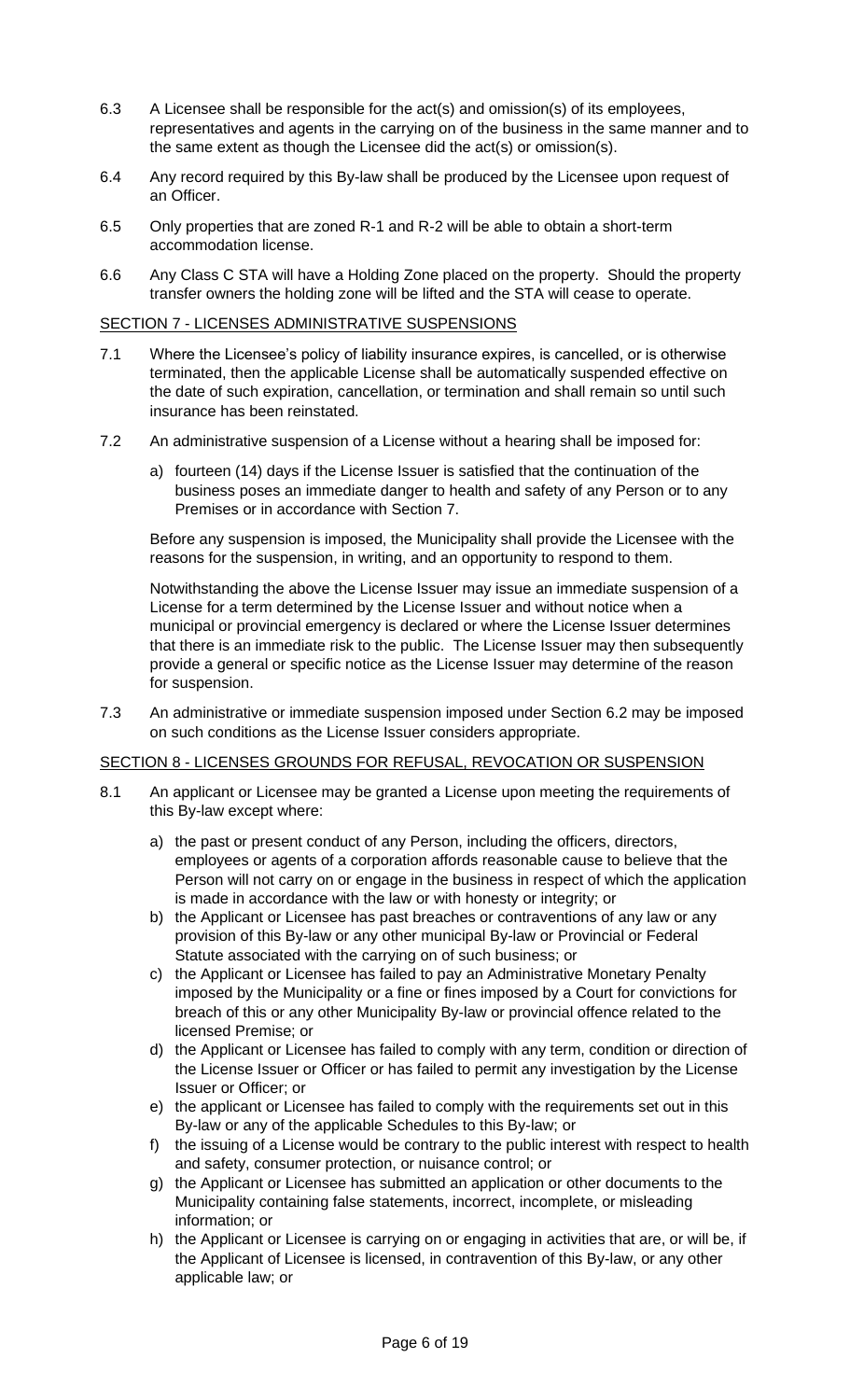- i) the Applicant or Licensee has not paid the required License fees; or
- j) the Applicant or Licensee has accumulated three (3) registered complaints within a year period;
- k) the Applicant or Licensee or Owner has outstanding fines, penalties, legal costs, disbursements, Property taxes and late payment charges owing to the Municipality for the subject Property.
- 8.2 The License Issuer may revoke, suspend or refuse to issue a License, where the Applicant or Licensee would not be entitled to a License on any grounds set out in this By-law.
- 8.3 Where the application for a License has been revoked, suspended, or cancelled, the fees paid by the Applicant or Licensee, in the respect of the License, shall not be refunded.
- 8.4 Where a License has been revoked, suspended or cancelled, the Licensee shall return the License to the License Issuer within two (2) days of service of the notice of the decision unless otherwise directed by the License Issuer in the instance of immediate suspensions.
- 8.5 When a revoked, suspended or cancelled License has not been returned, an Officer may enter upon the Premise excluding entry into a Dwelling Unit for the purpose of receiving, taking or removing the said License.
- 8.6 Every Applicant or Licensee shall keep transactions records for a three (3) year period and provide the transaction records within 30 days, if required to the Municipality.

## SECTION 9 - COMPLAINT PROCESS

- 9.1 All Licenses issued by the License Issuer must be posted in a Public Registry which shall be maintained on-line by the Municipality.
- 9.2 All Licenses posted in the Public Registry shall include the following information;
	- a) maximum occupancy of the unit;
	- b) name and contact information of the Owner and;
	- c) Officer contact information for the purposes of reporting any complaints.
- 9.3 Owner shall display the Operation Manual inside the Dwelling or Dwelling Unit which should be used as a reference guide for Renters.
- 9.4 Owner shall be available via phone and for on-site assistance at all times during the rental period in the case of a reported complaint.
- 9.5 The Owners updated contact information must be clearly posted in and outside the Licenced unit at all times.
- 9.6 Once the complaint is made to the Municipality, it will be investigated by an Officer for a determination of the validity of the complaint.
- 9.7 The Officer will be responsible to collect information regarding the nature of the issue from the complainant.
- 9.8 If required the Officer will inspect the property and rental unit to investigate the complaint and/or direct resolution of the issue.
- 9.9 No Person shall hinder or obstruct, or attempt to hinder or obstruct, any Officer performing a duty under this By-law.
- 9.10 For the purposes of an inspection under this By-law, an Officer may:
	- a) require the production for inspection of documents or things relevant to the inspection;

b) inspect and remove documents or things relevant to the inspection for the purpose of making copies or extracts;

c) require information from any Person concerning a matter related to the inspection; and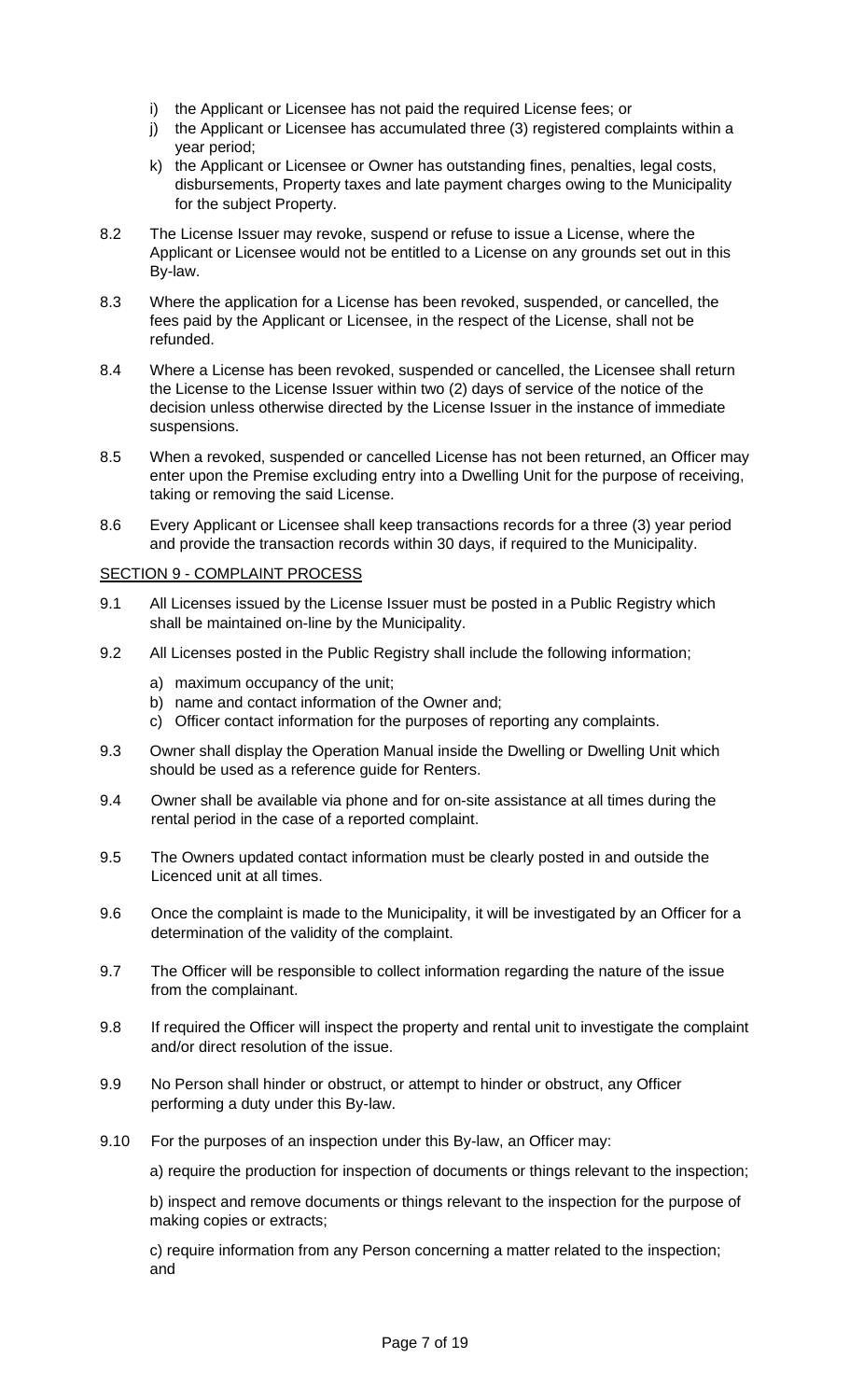d) alone or in conjunction with a Person possessing special or expert knowledge, make examinations or take tests, samples or photographs necessary for the purposes of the inspection.

- 9.11 All documents and records shall be kept in a good and business-like manner for review by the Officer at their request.
- 9.12 A receipt shall be provided for any document or thing removed under this By-law and the document or thing shall be promptly returned after the copies or extracts are made.
- 9.13 Every Person who is alleged to have contravened any of the provisions of this By-law, shall identify themselves to an Officer upon request, failure to do so shall be deemed to have hindered or obstructed an Officer in the execution of his or her duties.
- 9.14 The Municipal Officer will follow up with the complainant within 24 hours to determine that the complaint has been addressed.
- 9.15 Each complaint shall be documented individually and such documentation shall contain all particulars of the complaint as well as any actions taken by the Owner to resolve the complaint.
- 9.16 The identity of the complainant shall be considered to be confidential information.
- 9.17 Once a complaint is deemed valid it will be considered to be a registered complaint.
- 9.18 Once a property receives three (3) registered complaints within a single year, or where a registered complaint is not resolved in a manner satisfactory to the Municipality, the Licence shall be immediately revoked.
- 9.19 A revoked License shall not be renewed. A new licence shall not be granted to the same location for a period of 365 days following the revocation of a license.

#### SECTION 10 – PENALTY AND ENFORCEMENT

- 10.1 Before a License is revoked, suspended or cancelled written notice shall be given to the Licensee.
- 10.2 Notice shall be served to the Licensee's last known address or email address filed with the Municipality and shall:
	- a) contain sufficient information to specify the nature of, or reason for revocation;

b) inform the Licensee of entitlement to a hearing before the Licensing Appeal Committee, if a request in writing for a hearing is returned to the Director of Legislative Services, Building and Economic Development within fifteen (15) days after the date of service of the notice.

- 10.3 On receipt of a written request for a hearing from an Applicant or Licensee, the Director of Legislative Services, Building and Economic Development shall:
	- a) schedule a hearing; and

b) give the Licensee notice of the hearing at least twenty (20) days prior to the hearing date; and

c) post notice of the hearing on the Municipality's website at least twenty (20) days prior to the hearing date.

- 10.4 Service of any notice on the Licensee under this By-law shall be made by Personal delivery, ordinary mail or email transmission. The notice shall be deemed to have been served on the seventh (7th) day after the day of mailing or on the date of Personal service or on the date the email is sent.
- 10.5 Any person(s) who contravenes any provision of this By-law is guilty of an offence and upon conviction is liable to a fine or penalty for each offence, exclusive costs and upon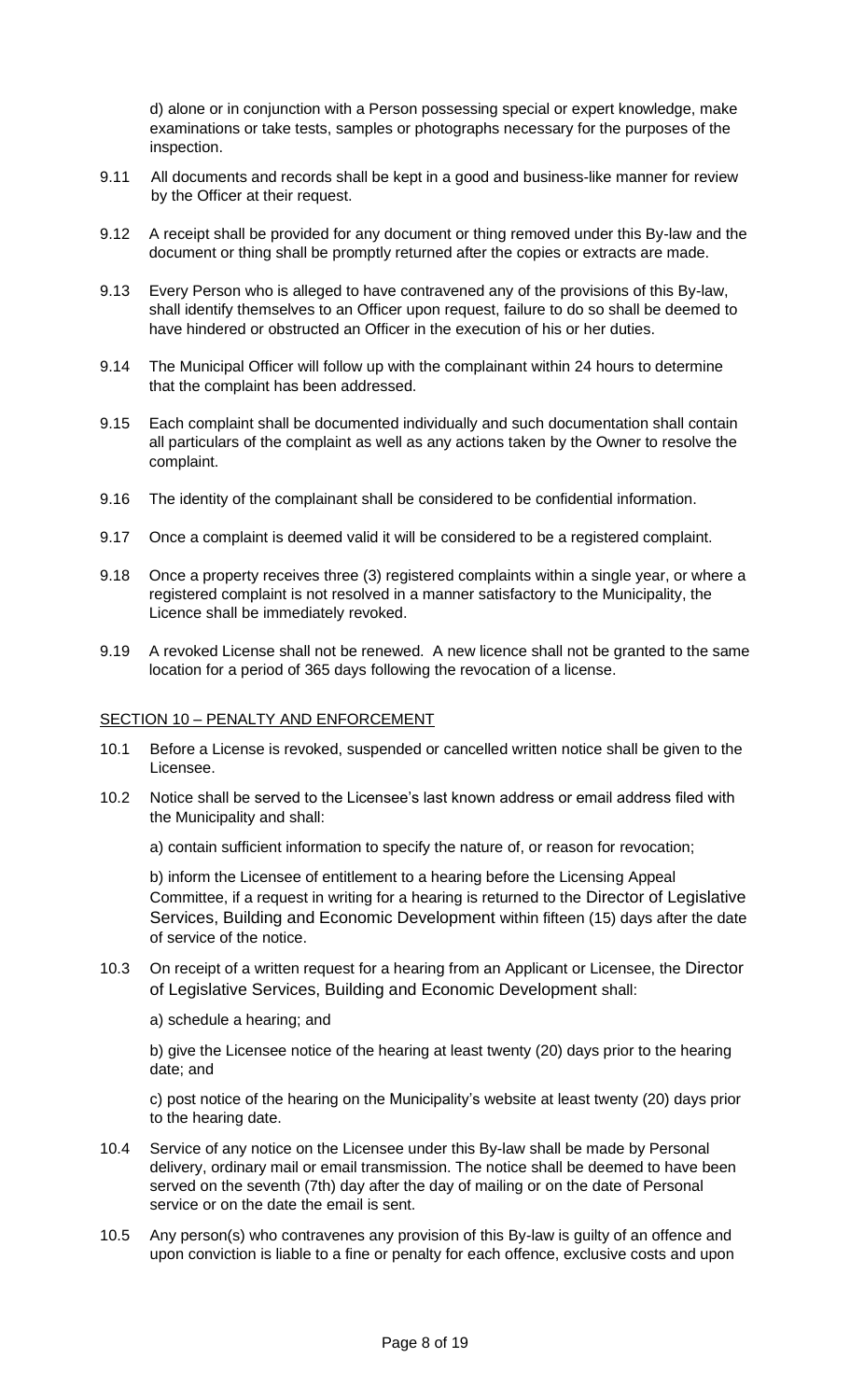conviction is liable to a fine as set out in the Provincial Offences Act, R.S.O. 1990, Chapter P. 33

- 10.6 No person(s) shall willfully obstruct, hinder or otherwise interfere with an Officer in the performance of the Officer's duties, right, functions, powers, or authority under this Bylaw.
- 10.7 Where an Officer has reasonable grounds to believe that an offence under this By-law has been committed by a person(s), the Officer may require the name, address, and proof of identity of that person(s) and the person(s) shall supply the required information.
- 10.8 In addition to prosecution under this By-Law, the Operating Authority may prosecute violators of this By-Law for trespass or exercise any other statutory or common rights.
- 10.9 If licensees do not comply with the regulations, they are guilty of an offence. If convicted, they may be liable to pay a fine of up to \$100,000.
- 10.10 They may also be liable to pay a special fine that a court deems is greater than any revenue that they may be gaining from the business; as well as a fine of up to \$10,000 for each day the offence continues.

### SECTION 11 - ESTABLISHMENT OF LICENSING APPEAL COMMITTEE

- 11.1 Council is hereby established as the Licensing Appeal Committee and shall hear and render decisions regarding the refusal, revocation or suspension of a License, and the imposing of terms and conditions on a License.
- 11.2 The decision of the Licensing Appeal Committee shall be final and binding.

### SECTION 12 - HEARING PROCESS

- 12.1 The provisions of the Statutory Powers and Procedures Act, R.S.O. 1990, c. S. 22, as amended, shall apply to all hearings conducted under this By-law.
- 12.2 A hearing shall be held in public, unless determined otherwise in accordance with the Statutory Powers and Procedures Act, R.S.O. 1990, c. S. 22, as amended, and the Licensing Appeal Committee shall hear the Applicant or Licensee and every other Person who desires to be heard, and the Licensing Appeal Committee may adjourn the hearing or reserve its decision.
- 12.3 No decision of the Licensing Appeal Committee is valid unless it is concurred in by the majority of the members of the Licensing Appeal Committee that heard the matter, and the decision of the Licensing Appeal Committee, shall be in writing and shall set out the reasons for the decision, and shall be signed by the members who concur in the decision.
- 12.4 Any authority or permission granted by the Licensing Appeal Committee in accordance with the powers and requirements of this By-law, may be for such time and subject to such terms and conditions as the Licensing Appeal Committee considers advisable and as are set out in the decision.
- 12.5 When a Person who has been given written notice of a hearing does not attend at the appointed time and place, the Licensing Appeal Committee may proceed with the hearing in his absence, and the Person shall not be entitled to any further notice of the proceedings.
- 12.6 The Director of Legislative Services, Building and Economic Development shall no later than ten (10) days from the making of the decision send one (1) copy of the decision to:

a) the Applicant or Licensee;

b) each person who appeared in person or by Council or by Agent at the hearing and who filed with the Director of Legislative Services, Building and Economic Development a written request for notice of the decision.

## SECTION 13 - FEES AND ADMINISTRATIVE COSTS

13.1 Initial registration fee of as set out in Schedule "C" for all Short-Term Accommodation Dwelling Units or Unit shall be paid by the Applicant at the time of purchasing a License.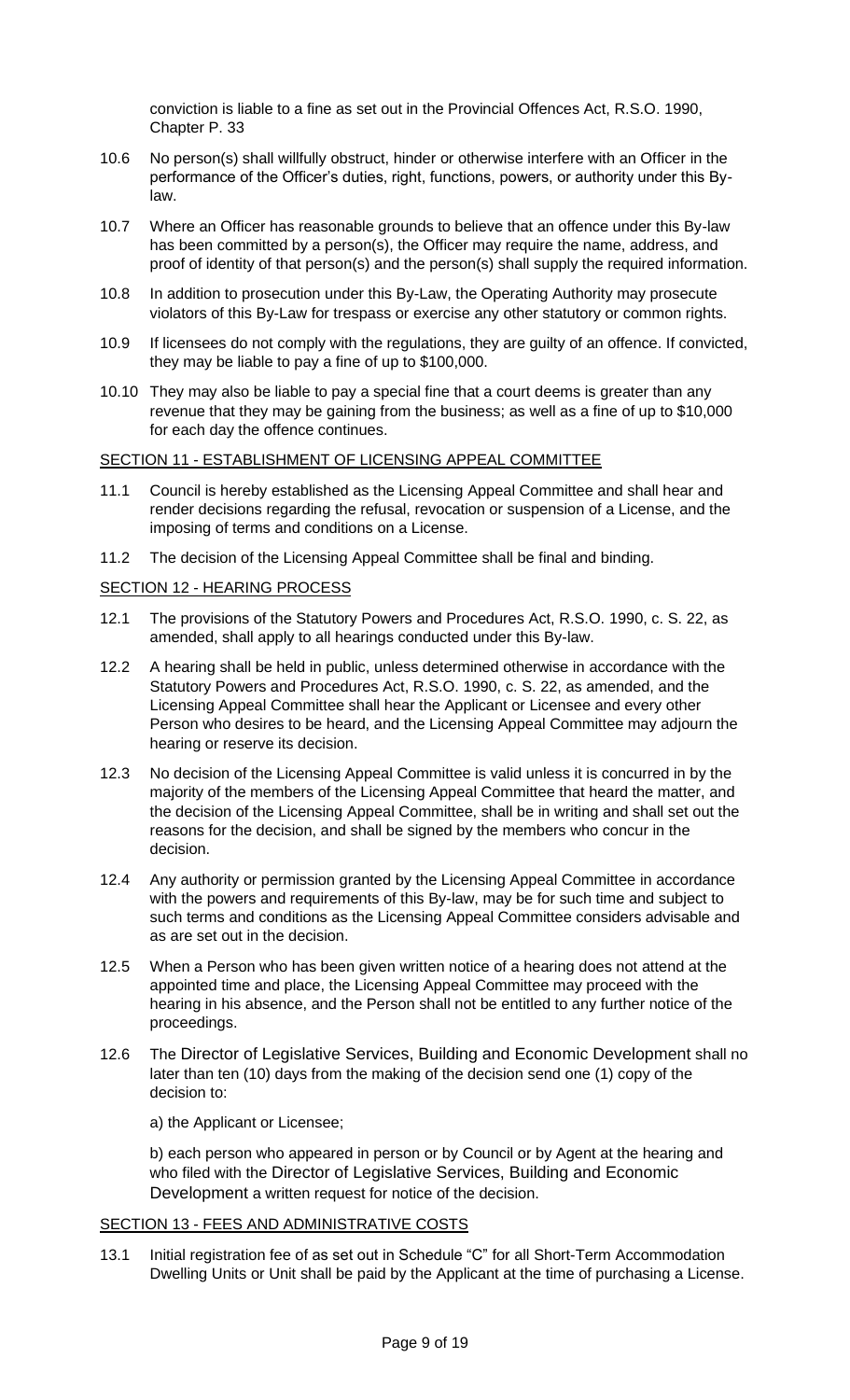- 13.2 An annual renewal fee as set out in Schedule "C" for all Short-Term Accommodation Dwelling Units or Unit is required every year following where the STA maintains a licence in good standing.
- 13.3 Where a complaint has been determined to be valid the Licensee shall pay to the Municipality a complaint investigation fee of \$300.00. Failure to pay the fee shall be a contravention of the terms of the License and shall result in a revocation of the License.
- 13.4 Each Licenced property is subject to a 4% Municipal Accommodation Tax (MAT) which will automatically be applied to yearly residential tax report.
- 13.5 Fees are distinct from penalties and fines which may be incurred where enforcement is required.

## SECTION 14 - MUNICIPAL AND PRIVATE SERVICES

- 14.1 Garbage must be stored in an enclosed area at all times other than during garbage collection at which time garbage must be contained in appropriate containers for collection. Must adhere to applicable municipal waste management By-laws, which can be amended.
- 14.2 All water systems within the Dwelling or Dwelling Unit should comply with public water requirements as set out in provincial regulations.
- 14.3 Owners must maintain a record of system pump-outs and maintenance and make that record(s) available for inspection by an Officer.
- 14.4. Owners must, at time of application for a renewal of a License demonstrate that that septic tank has been pumped out and inspected in the last three years.
- 14.6 Owners must provide information related to occupancy and potential sewage load and details of their sewage system to confirm capacity at time of application for a License.

#### **SECTION 15 - SEVERABILITY**

14.1 If any section, clause or provision of this By-law, including anything contained in the Schedules attached hereto, is for any reason declared by a court of competent jurisdiction to be invalid, the same shall not affect the validity of the By-law as a whole or any part, thereof, other than the section, clause or provision so declared to be invalid, and it is hereby declared to be the intention that all the remaining sections, clauses or provisions of this By-law shall remain in full force and effect until repealed, notwithstanding that one or more provisions thereof shall have been declared to be invalid.

#### SECTION 16 -SINGULAR, PLURAL and GENDER USE

In this By-law, unless the context otherwise requires words importing the singular shall include the plural and use of the masculine shall include the feminine, where applicable.

### SECTION 17 - SCHEDULES

Schedule's "A" "Permitted Area", "B" "License Application Requirements", "C" "Terms and Requirements of License", Schedule "D" "Roles and Responsibilities", and Schedule "E" "Renter Code of Conduct" attached to this By-law form part of this By-law.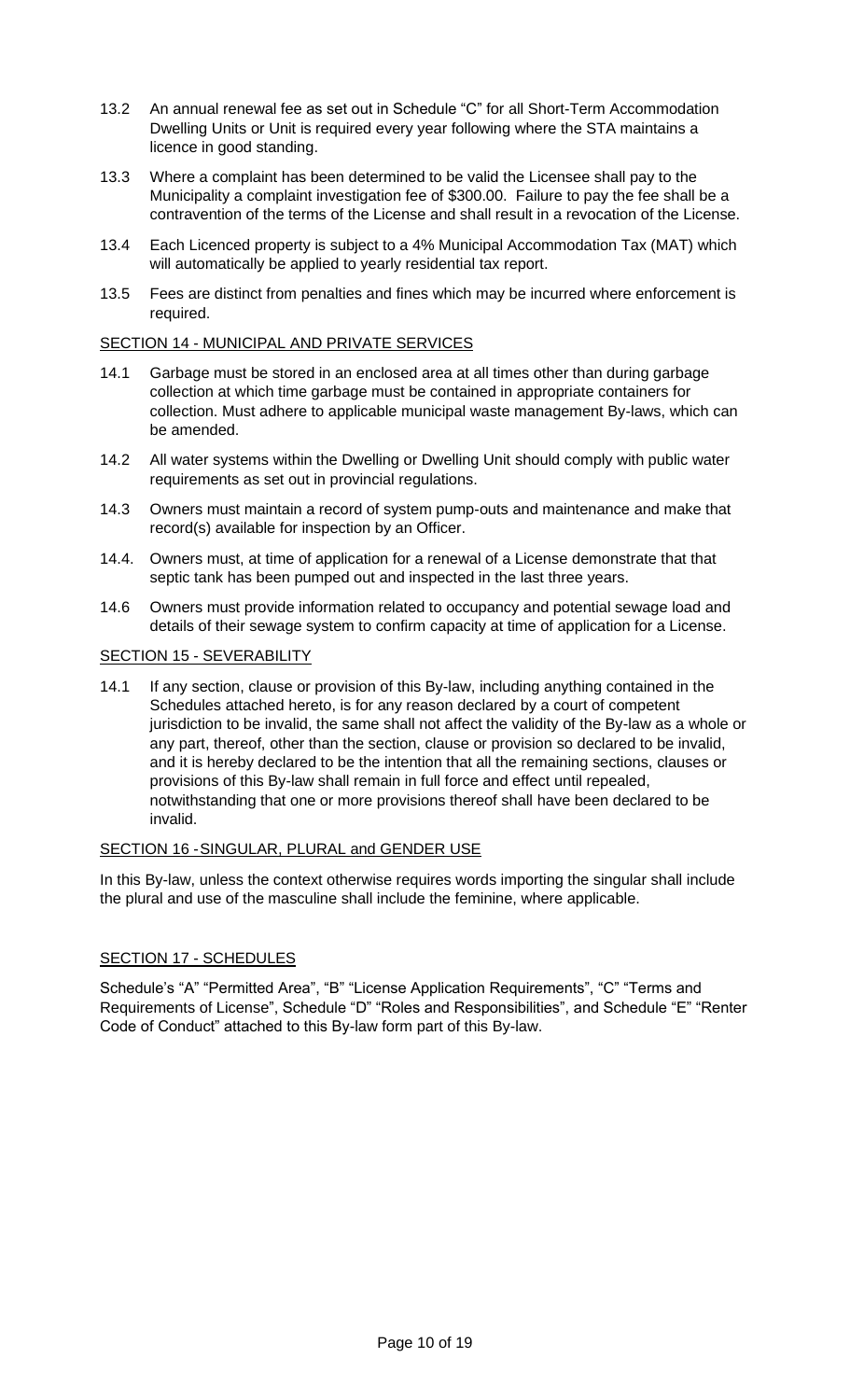1. THAT this By-law shall come into force and take effect upon the final passing thereof.

Read a first and second time this 27th day of September, 2021.

Read a third time, finally passed, signed, and sealed this 27th day of September, 2021.

Mayor – Milt McIver

\_\_\_\_\_\_\_\_\_\_\_\_\_\_\_\_\_\_\_\_\_\_

\_\_\_\_\_\_\_\_\_\_\_\_\_\_\_\_\_\_\_\_\_\_ Clerk– Cathy Addison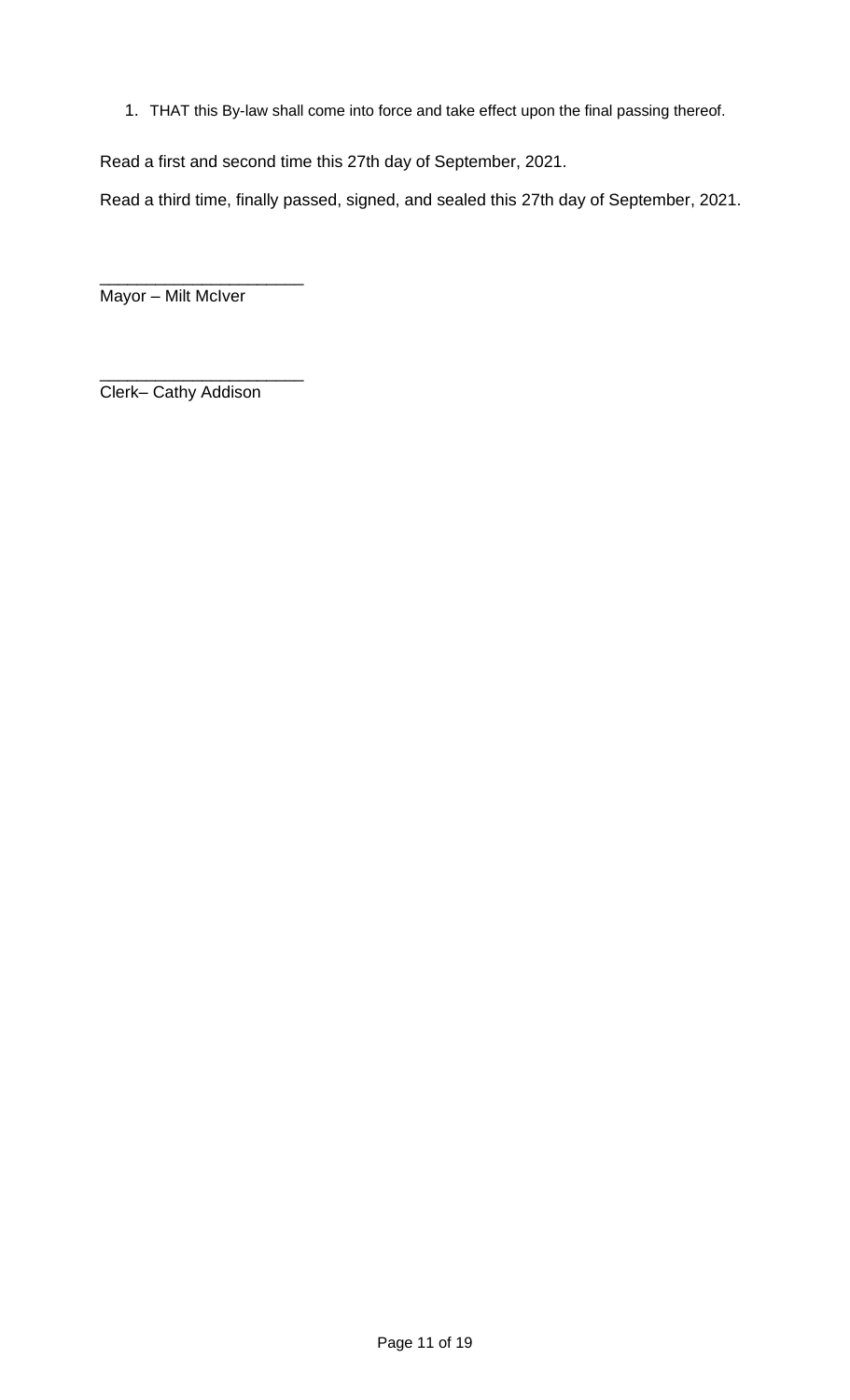# SCHEDULE "A" "PERMITTED AREA"

Map to be inserted.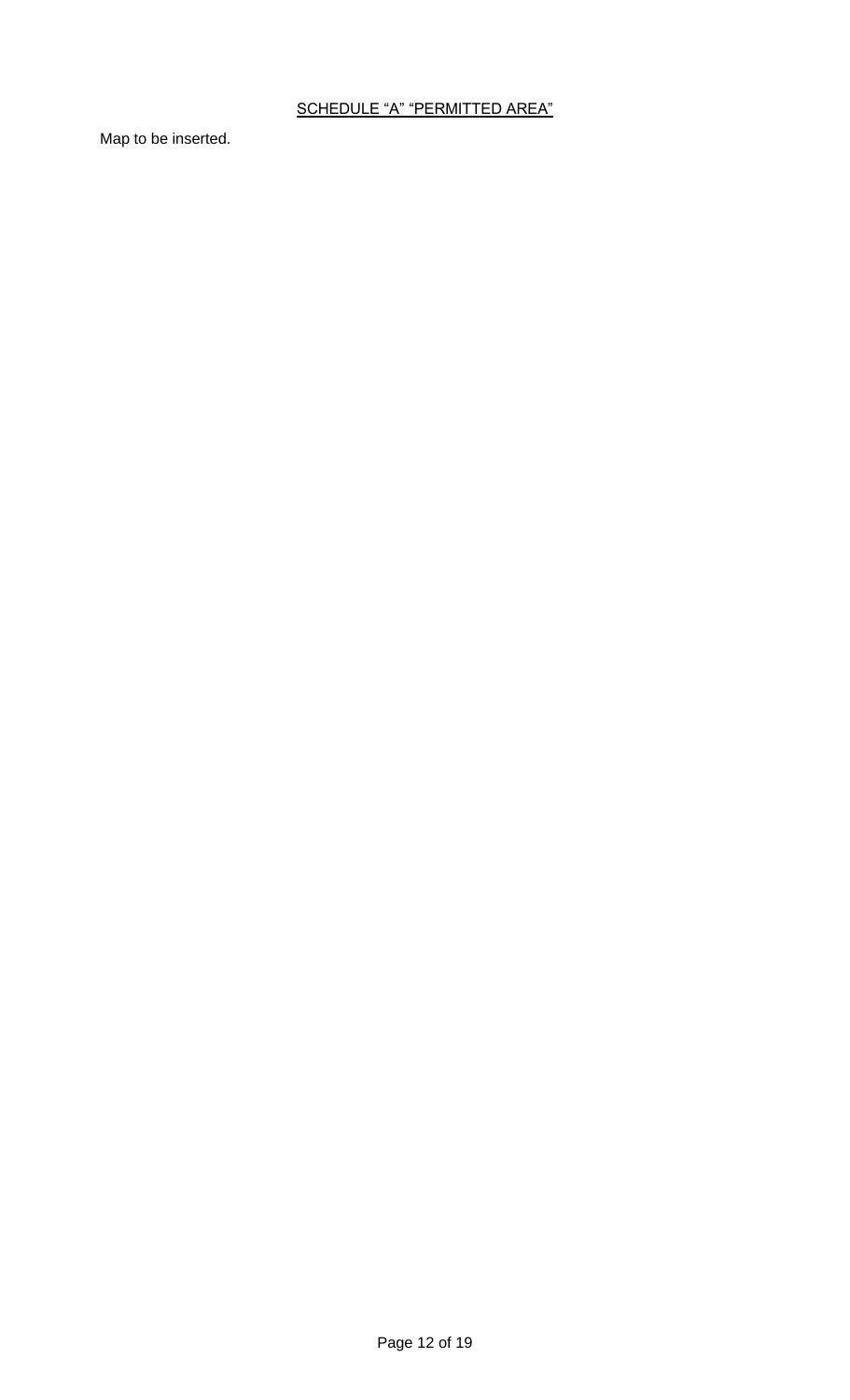## PROPERTY INFORMATION (PROPERTY TO BE LICENSED)

Address:

## OWNER (IF DIFFERENT FROM APPLICANT)

Owner's Name: Corporation or Partnership (if applicable): Applicant's Address: Telephone Number: Mobile Number: Email Address:

## RENTAL AGENT/AGENCY

Agent/Agency's Name: Corporation or Partnership (if applicable):

### LOCAL MANAGER (IF DIFFERENT THAN OWNER)

Responsible Person's Name: Corporation or Partnership (if applicable): Applicant's Address: Telephone Number: Mobile Number: Email Address:

PURPOSE OF APPLICATION

New STA Licence Licence Renewal

## PREMISES DETAILS

Current Use of Premises: Proposed Number of Bedrooms: Total STA Premises Occupant Load:

### ATTACHMENTS (THE FOLLOWING MUST ACCOMPANY THE APPLICATION)

- i. Copy of the Transfer/Deed proving evidence of ownership
- ii. Copy of the Liability Insurance of not less that \$2 million per occurrence for property damage and bodily injury
- iii. Site Plan of the premises (including parking and garbage disposal area) iv. Floor Plans (see guide for requirements)
- Floor Plans (see guide for requirements)
- v. Local Manager Consent (if applicable)
- 
- vi. Copy of Complete STA Inspection<br>vii. Renter Code of Conduct if differen Renter Code of Conduct if different than Schedule "E"
- viii. Evidence of septic pumped out and inspected in the last three years

### DECLARATION OF APPLICANT

```
\equiv certify that:
```
The information contained in this application, attached schedules, attached plans and specifications, and other attached documentation is true to the best of my knowledge. If the owner is a corporation or partnership, I have the authority to bind the corporation or partnership.

Date

Signature of Applicant

### PAYMENT

## <TBD>

*Personal information contained in this form and schedules is collected under the authority of the Municipal Freedom of Information and Privacy Act and will be used in the administration and enforcement of the Short-Term Accommodation Licensing By-law.*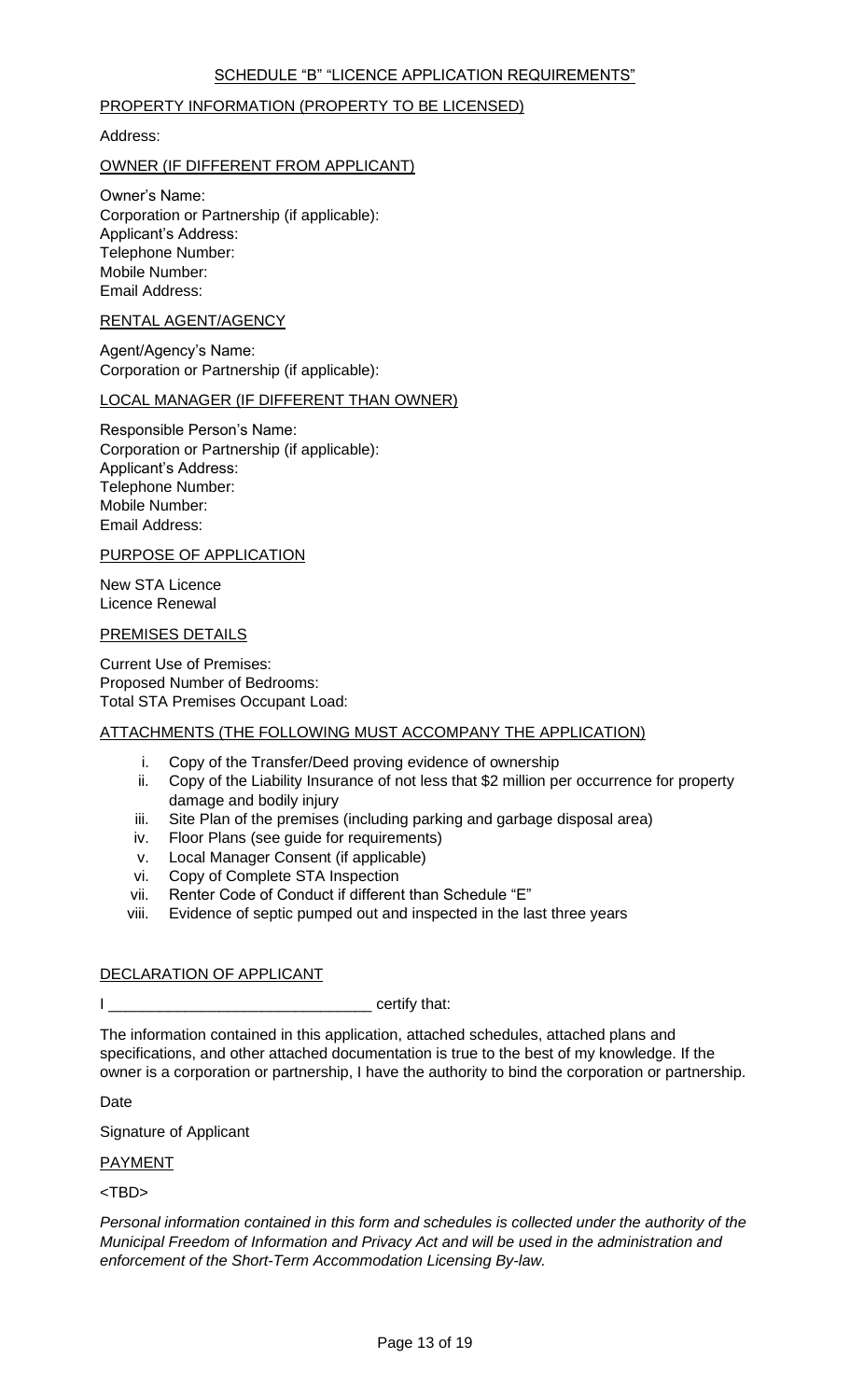## SHORT TERM ACCOMMODATION OBJECTIVES:

The STA Licensing by-law objectives include, but are not limited to:

- ensuring occupants are provided with safe accommodations in terms of fire and building safety;
- ensuring STA premises are operated and maintained in sanitary and acceptable levels of interior conditions;
- ensuring STA Operators are made aware of their responsibilities to comply with Municipality by-laws and other regulations; and,
- protecting the character, amenities and quality of existing neighbourhoods in which the STA is located.

## WHO CAN REGISTER:

To apply for and operate a short-term rental license, the licensee must:

- 18 years or older; and,
- be the Owner of the dwelling in which the licensed STA is to be operated.

Note: Once the owner of the building receives the license, the STA can be managed by a Local Manager.

## REQUIRED TO REGISTER

When registering, licensee needs to provide the Municipality with information, including;

- government-issued identification (ID) which includes photo and address
- contact information and address
- details of short-term rental, including description of the type of building your rental is located in and which parts of the home will be short-term rented
- All classes must provide information related to occupancy and potentialsewage load and details of their sewage system to confirm capacity.
- a record of systems pump-outs and maintenance and demonstrate that that septic tank has been pumped out and inspected in the last three years of when application is made for a licence
- The number of occupants refers to the number of occupants of the rental unit.
- name and telephone number of a Local Manager who will be available 24 hours a day during rental periods.

Note: Before submitting information to the Municipality, applicant must obtain consent from the Local Manager. Applicant must keep a record of this consent.

### DETERMINING CLASS

|                | Maximum<br>Number of<br>Occupants per<br>unit | Maximum<br>Number of Days<br><b>Rented Per Year</b> | Minimum<br>Number of<br>Nights of Stay |
|----------------|-----------------------------------------------|-----------------------------------------------------|----------------------------------------|
| CLASS A & B    | 8                                             | 180                                                 | n/a                                    |
| <b>CLASS C</b> | 12                                            | n/a                                                 | n/a                                    |

Note: All conditions must be met in order to meet the classification. Where a condition is not met the next higher classification would be utilized (for example, where an operator meets all conditions for a Class A category except the wish to exceed the maximum of 28 days rental in any one year, they must apply for a Class B category). Where a classification category cannot be met, the STA would not be permitted without approval of a site-specific zoning by-law amendment. If the STA receives zoning approval, the Class C requirements would be required to be met.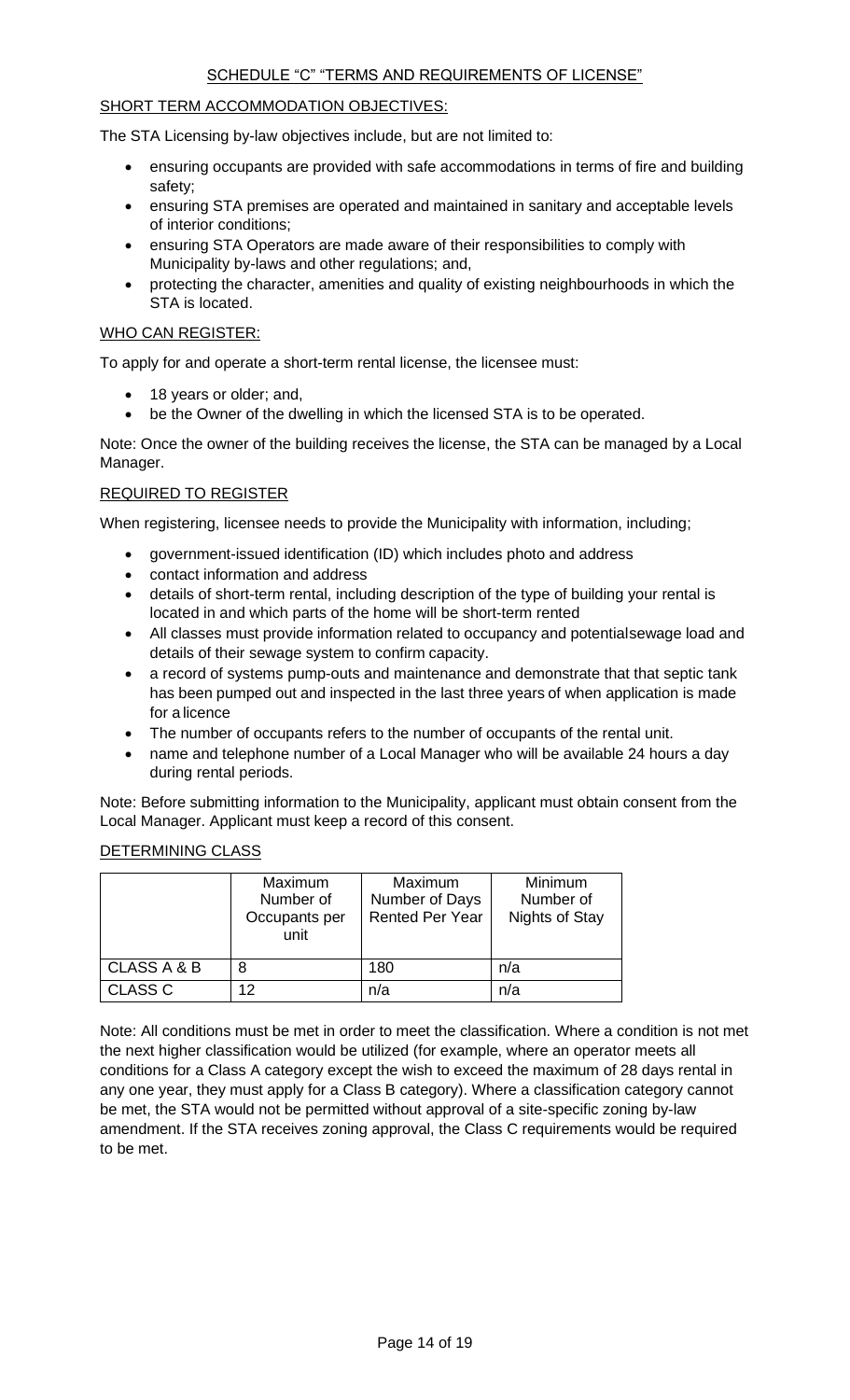FEES

| <b>CLASSIFICATION</b> | <b>REGISTRATION FEE (\$)</b><br><b>PER UNIT</b> | RENEWAL FEE (\$) |
|-----------------------|-------------------------------------------------|------------------|
| Class A & B           | 500                                             | 500              |
| Class C               | 1500                                            | 1500             |

## OTHER:

| <b>TYPE</b>                               | FEE (\$) PER UNIT                |
|-------------------------------------------|----------------------------------|
| STA Inspection                            | 500                              |
| STA Re-inspection Fee                     | 250                              |
| Class A Complaint Investigation Fee       | 300                              |
| Class B and C Complaint Investigation Fee | 300 first, 450 second, 600 third |

*Note that licensee is not eligible to register a short-term rental if your registration was denied or revoked in the last 12 months.*

Completed STA Applications can be submitted by email to Municipality of Northern Bruce Peninsula **admin@northernbruce.ca**

For information on Planning and Zoning please see **municipal website**

## WHAT HAPPENS AFTER REGISTRATION?

After providing information and payment, the Municipality will validate the information and review application.

If the application is approved, a registration number will be generated and emailed to licensee, along with a STA Manual PDF which should be posted in the STA at all times.

The Municipality can deny application based on the eligibility criteria, and will inform applicant of its intention to deny the registration. No one is eligible to register or renew a short-term rental if the registration was denied or revoked in the last 12 months.

### COMPLYING WITH REGULATIONS

Once registered as a short-term rental operator, they must:

- provide guests information about Local Manager and instructions on how to contact 911 emergency service
- provide guests with an emergency exit plan
- keep the following records related to short-term rental and provide to the Municipality upon request:
	- o the number of nights short-term rental was rented
	- o the nightly and total price charged for each rental
	- $\circ$  the rental type e.g., the entire home rental or just room rental
- The Licensee shall be responsible for ensuring that the use of the Short-term Accommodation Unit shall not include:
	- o parties;
	- o the lighting or discharging of fireworks;
	- o exceeding occupancy limits in the unit or on the property; and
	- o use of outdoor speakers.
- Liability Insurance of not less that \$2 million per occurrence for property damage and bodily injury
- Parking be adequately provided on a per bedroom basis
- Garbage must be stored in an enclosed area at all times other than during garbage collection at which time garbage must be contained in appropriate containers for collection.
- Must display STA manual inside STA Dwelling or Dwelling Unit
- Must post ownership information inside and outside unit at all times
- Post how many occupants allowed within the STA premise

### HOW TO PAY MUNICIPAL ACCOMMODATION TAX (MAT)

The Municipal Accommodation Tax must be collected through an online reservation platform.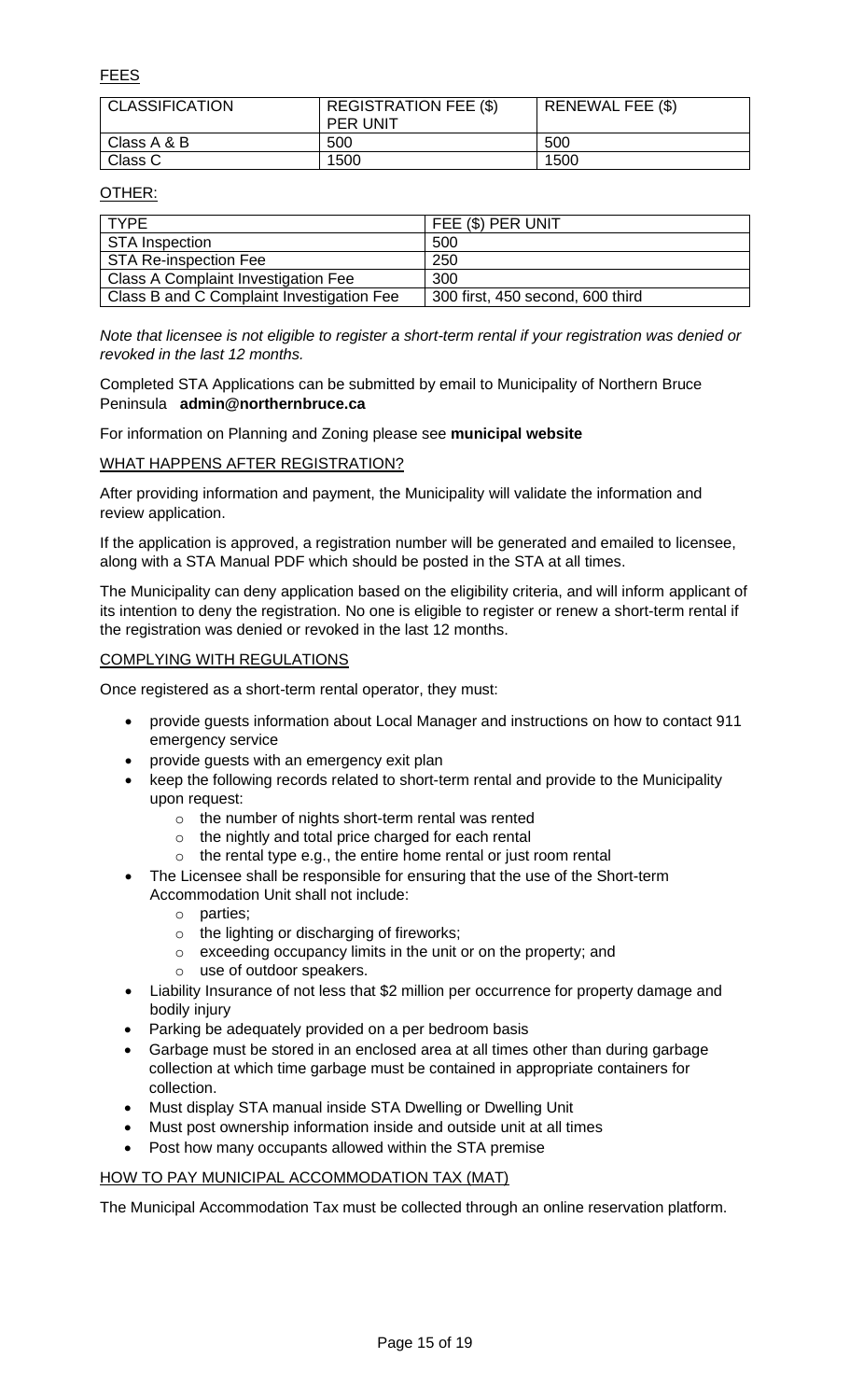# UPDATING YOUR REGISTRATION

The Municipality must be informed if any of the information that were provided during registration changes. This includes changes in phone number, change of owner, email, and alternate (emergency) contact name or contact information.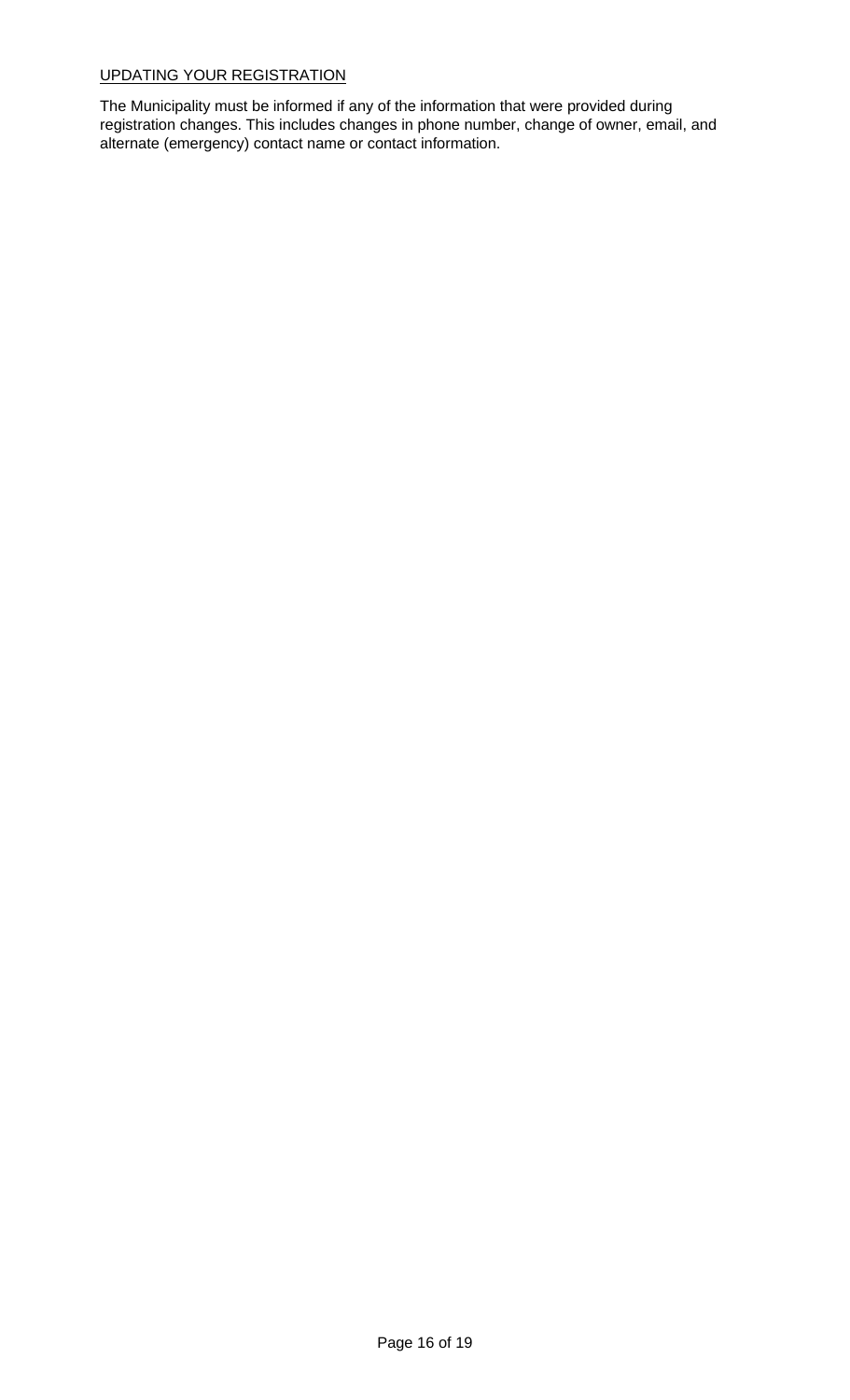# SCHEDULE D - ROLES AND RESPONSIBILITIES

| Role                                                           | Responsibility                                                                                                                                                                 |
|----------------------------------------------------------------|--------------------------------------------------------------------------------------------------------------------------------------------------------------------------------|
| <b>CHIEF BUILDING</b><br><b>INSPECTOR</b>                      | <b>Conduct STA inspections Ontario Building Code</b>                                                                                                                           |
| <b>FIRE CHIEF</b>                                              | Conduct STA inspections which should follow the Ontario Fire<br>Code and the Ontario Building Code                                                                             |
| <b>DIRECTOR OF</b><br><b>LEGSILATIVE</b><br>SERVICES, BUILDING | All Administrative duties including applications, renewals, and<br>enforcements.                                                                                               |
| <b>AND ECONOMIC</b><br><b>DELEVOPOMENT</b>                     | For the Licensing Appeal Committee, the Director, CAO, Clerk<br>and/or designate shall:<br>a) schedule a hearing; and                                                          |
|                                                                | b) give the Licensee notice of the hearing at least twenty (20) days<br>prior to the hearing date; and                                                                         |
|                                                                | c) post notice of the hearing on the Municipality's website at least<br>twenty (20) days prior to the hearing date.                                                            |
|                                                                | The Director, CAO, Clerk shall no later than ten (10) days from the<br>making of the decision send one (1) copy of the decision to:<br>a) the Applicant or Licensee;           |
|                                                                | b) each person who appeared in person or by Council or by Agent<br>at the hearing and who filed with the Director, CAO, Clerk a written<br>request for notice of the decision. |
| <b>COUNCIL</b>                                                 | Participate as Licensing Appeal Committee                                                                                                                                      |
| <b>OWNER</b>                                                   | Ensure Licensee Terms and Conditions are fulfilled                                                                                                                             |
| <b>PROPERTY</b>                                                | Available 24/7                                                                                                                                                                 |
| <b>MANAGER</b>                                                 |                                                                                                                                                                                |
| <b>RENTER</b>                                                  | Follow "Renter Code of Conduct (Schedule "E")                                                                                                                                  |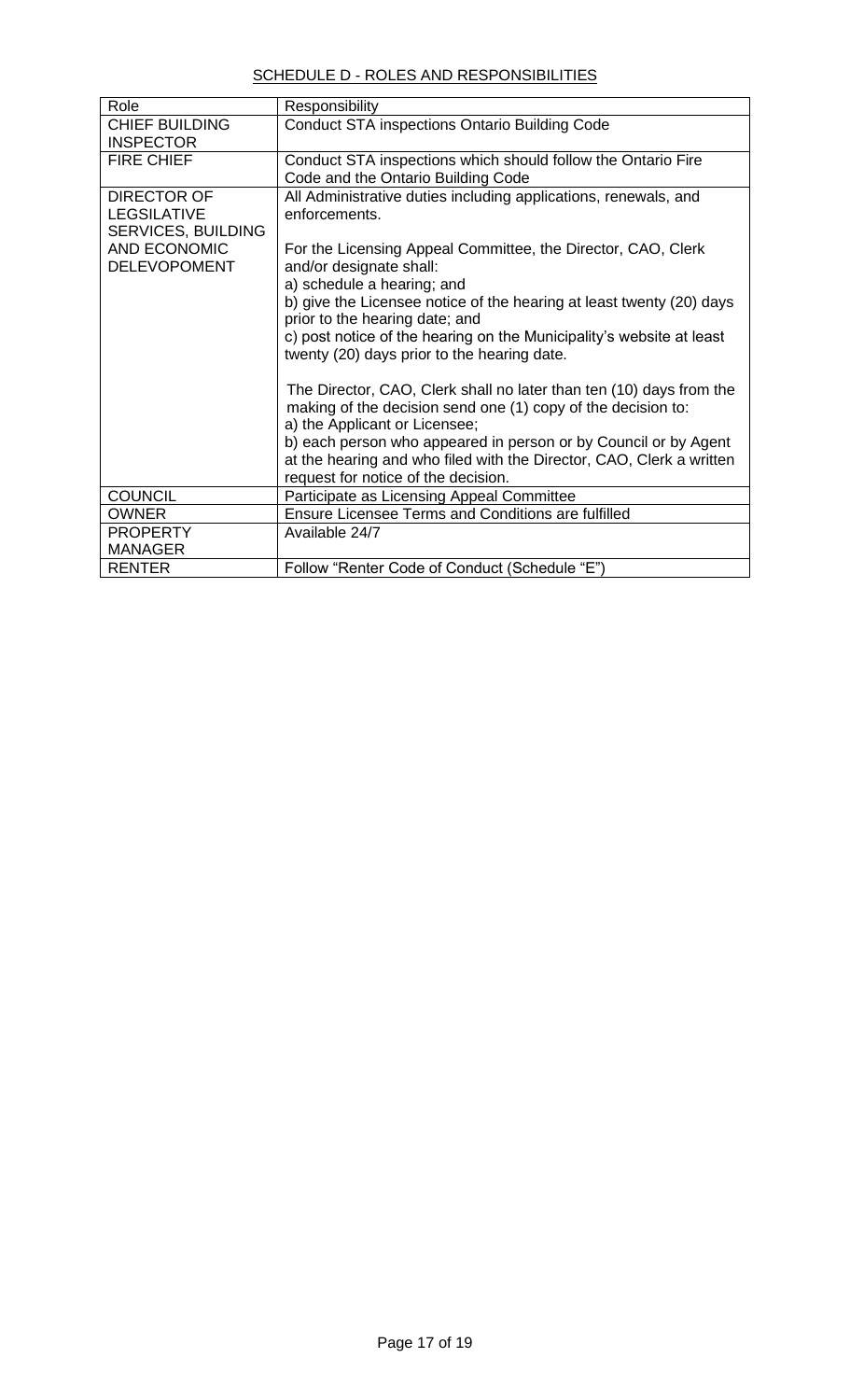## SCHEDULE "E" "RENTER CODE OF CONDUCT"

### *Renter's Code of Conduct (as enacted by the Municipality of Northern Bruce Peninsula)*

#### PREMISE OF THIS CODE

The premise of this Code is that the short-term accommodation premises are located in the vicinity of other properties and that the residents/occupants of these properties have the right to enjoy their properties without being imposed upon by nuisance from others.

#### OBJECTIVES OF THIS CODE

The objective of this Code is to establish acceptable standards of behavior for renters and their guests, and to minimize any adverse social or environmental impacts on their neighbors and neighborhood.

The Renter acknowledges for themselves and on the behalf of others that they will be occupying a short-term rental accommodation.

#### GUIDING PRINCIPLES

The Guiding Principles for short term accommodation renters are:

- The premise that you are occupying is a home;
- Treat the premise as your own;
- Respect your neighbors; and,
- Leave it as you find it.

### MAXIMUM NUMBER OF RENTERS AND GUESTS

The maximum number of occupants within a dwelling that is being operated as a short-term accommodation shall not exceed a total number based upon the number posted by the Owner.

#### NOISE AND RESIDENTIAL AMENITY

No person shall make noise so as to cause a disturbance or conduct themselves in an antisocial behaviour. Examples of noise that is deemed to be a disturbance include:

- a) Loud music;
- b) Outdoor Speakers;
- c) Outdoor or backyard gatherings involving excessive noise;
- d) Fireworks;
- e) Late or early hour disturbances;
- f) Exceeding occupancy limits; and,
- g) Yelling, shouting, chanting and loud conversations.

Please be advised that the Municipality of Northern Bruce Peninsula Noise By-law, By-law No. 2018-37, is in effect 24 hours a day, 7 days a week. The By-law states that: "NO PERSON SHALL RING ANY BELL, BLOW OR SOUND ANY HORN, SHOUT OR MAKE UNUSUAL NOISE(S) LIKELY TO DISTRUB THE INHABITANTS OF THE MUNICIPALITY ALLOW OR PERMIT SUCH NOISE TO BE MADE."

Renters are not allowed to disturb neighbours or interfere with their enjoyment of their properties, or the public realm, at any time of the day or night. Failure to comply with the conditions of the Municipality's Noise By-law may result in the notification of the Ontario Provincial Police who may, upon attendance, issue a Notice of Offence, which carries with it a fine, upon conviction, for a first offence.

Please enjoy your stay but have consideration for others.

#### FUNCTIONS AND PARTIES

Short term accommodation renters are not to host functions or parties as occupancy limits apply to the house and property in accordance with the license.

#### ACCESS AND PARKING

Property includes parking on a per bedroom basis. Permitted parking should be the only area used for parking.

#### RECYCLING AND GARBAGE

Please dispose all garbage and recycling to designated garbage area. Ensure that garbage and recycling is sealed shut and not overflowing.